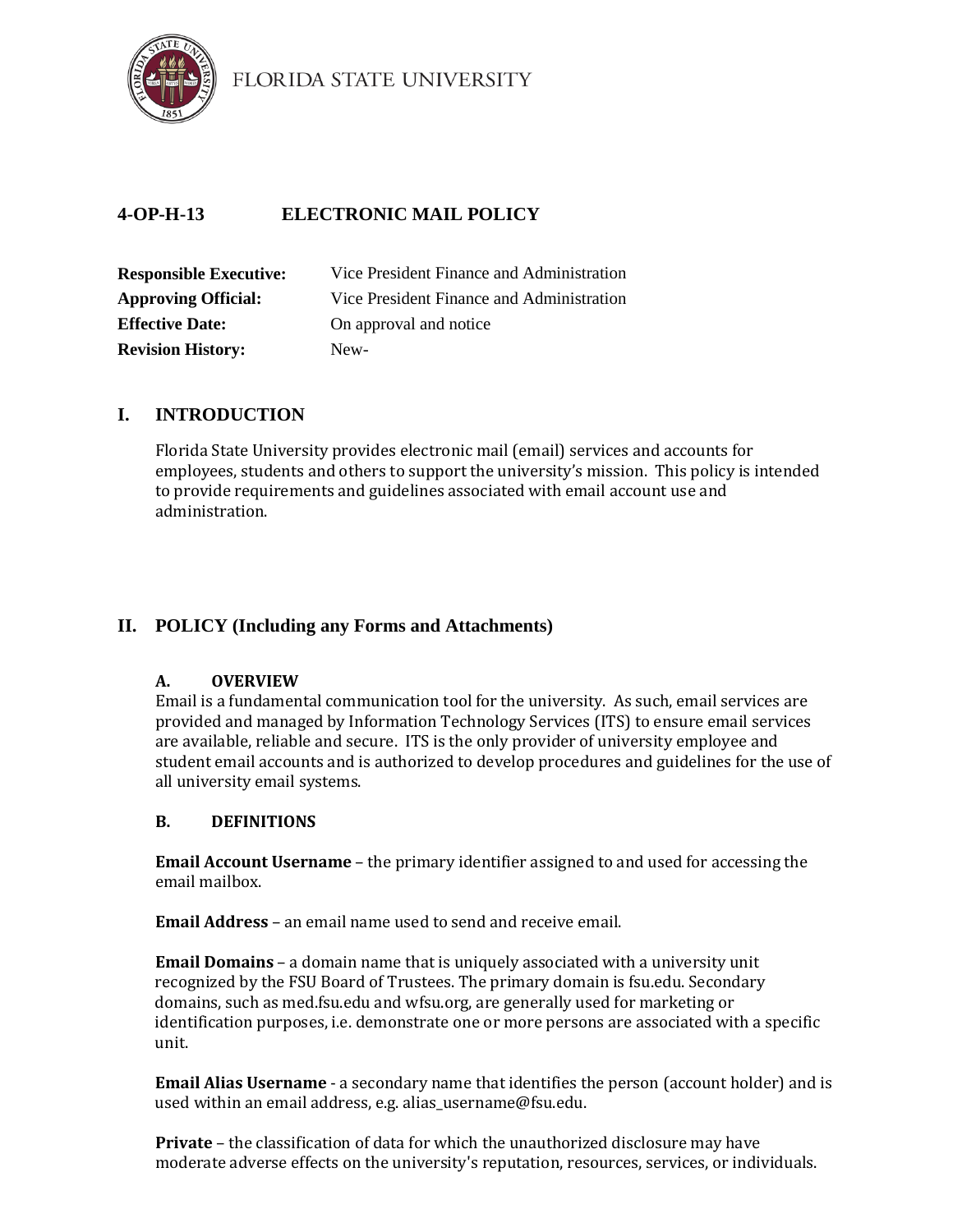**Protected (Confidential)** – the classification of data deemed confidential under federal or state law or rules, FSU contractual obligations, or privacy considerations such as the combination of names with respective Social Security numbers. Protected data requires the highest level of safeguarding protection.

**Public** – the classification of information for which disclosure to the public poses negligible or no risk to FSU's reputation, resources, services, students or employees. Due to State of Florida public records laws, this is the default data classification, and should be assumed when there is no information indicating that data should be classified as private or protected.

**Public Records** - (as defined by Chapter 119, F.S.) Public records are all documents, papers, letters, maps, books, tapes, photographs, films, sound recordings, data processing software, or other material, regardless of the physical form, characteristics, or means of transmission, made or received pursuant to law or ordinance or in connection with the transaction of official business.

FSU public record classifications of protected, private, or public (see definitions) determine whether and with whom certain records may be shared.

**Records Retention Schedule** - A standard approved by the Florida Department of State, Division of Library and Information Services, for the orderly retention, transfer or disposal of public records taking into consideration their legal, fiscal, administrative and historical value.

**Retention** - The minimum time period necessary to retain records before they have met their administrative, legal, fiscal or historical usefulness, as set forth by the Florida Department of State, other regulations and contractual requirements.

**Spam** – Irrelevant, inappropriate or unsolicited emails that are not directly related to the recipients, an employee's responsibilities, student academic and university experience or other legitimate university-related purpose. Spam is most often sent to a large number of email accounts and may be used to deliver malware and/or links to malicious websites.

## **C. SCOPE**

This policy applies to all persons associated with the university who use, administer, manage, or maintain FSU email, their supervisors, and their unit administrators.

## **D. ASSIGNMENT OF EMAIL ACCOUNTS AND ACCESS TO EMAIL ACCOUNTS**

FSU employees, students, certain contractors and active courtesy appointees receive email accounts provided by ITS to be used for conducting official university business. ITS also provides email addresses and accounts to support communications with groups of people, applications and systems. Applications and systems requiring their own email systems are permitted if systems are secured and compliance with relevant records retention and legal requirements are ensured.

The primary email address for employees includes @fsu.edu. Primary student account addresses include @my.fsu.edu. Employees may use an email username alias and secondary email domain name as an alias email address. To ensure successful delivery of university email, the designated @fsu.edu email address for employees and @my.fsu.edu address for students will be used for official university business communications and configured to be used in university applications and systems, such as OMNI.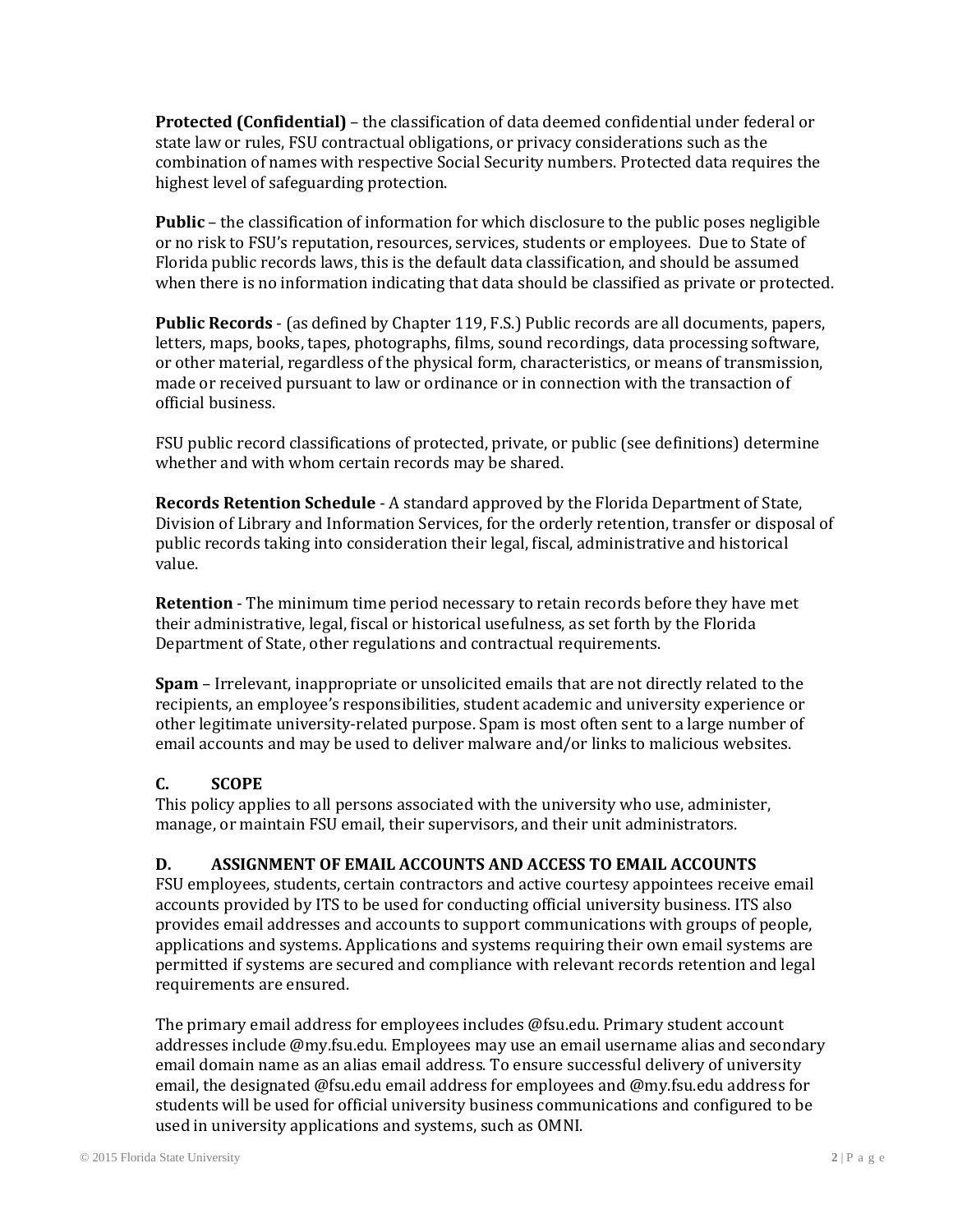Students employed by FSU will have two email accounts – a student email account for student-related communications, and an employee email account for use when a person is fulfilling their FSU employee role. Student email accounts should not be used as employee email accounts. Employee accounts should not be used as student accounts.

Retired employees may continue to use their @fsu.edu email account. Upon request by the employee, preferably prior to the time of the employee's separation, continued use of the email account will be permitted. If the account is inactive for a one-year period the retiree will be contacted using all email addresses on file to request that the account be accessed in order to continue access for another year. The retiree will have thirty (30) additional days after they are contacted to access the account before the account will be disabled.

Unless a former employee has been granted continued email account access, when an employee separates from FSU employment, the following actions are generally taken:

- Access to the email account by the employee will be disabled
- The contents of the email account will be preserved
- The dean, department head, director may request access to a filtered copy of the mailbox for historical reference; the contents released to the department will be based on approved search criteria provided by the requesting unit, and the former employee will be advised of this request.
- By default, a standard reply message will be constructed to let others know that the employee is no longer with the university. This will provide the following information:
	- o the person no longer is associated with the university
	- o the email account is not monitored
- The dean, department head, director, or unit IT manager may request additions to the automatic reply message to be sent on behalf of the account. This may contain:
	- an email address where university business correspondence should be sent
	- With the employee's permission, an email address where non-university (personal) correspondence may be sent

#### **E. EMAIL USE**

Employees, students and others considered to be the primary account holders are responsible for emails originating from their accounts.

Employees should use email in a responsible, effective and lawful manner.

To ensure compliance with various laws and regulations and to ensure university business records are otherwise properly retained, university employee email accounts should be used for all correspondence associated with an employee's job duties. ITS will not use server forwarding rules to forward or automatically redirect employee emails to a non-FSU (private) email system or account, such as gmail.com, yahoo.com, comcast.net, etc. Employees may establish individual forwarding rules in their own email account settings. If an employee uses a private account for correspondence associated with an employee's job duties, either sent or received, the employee is required to copy relevant emails to the employee's primary university email account.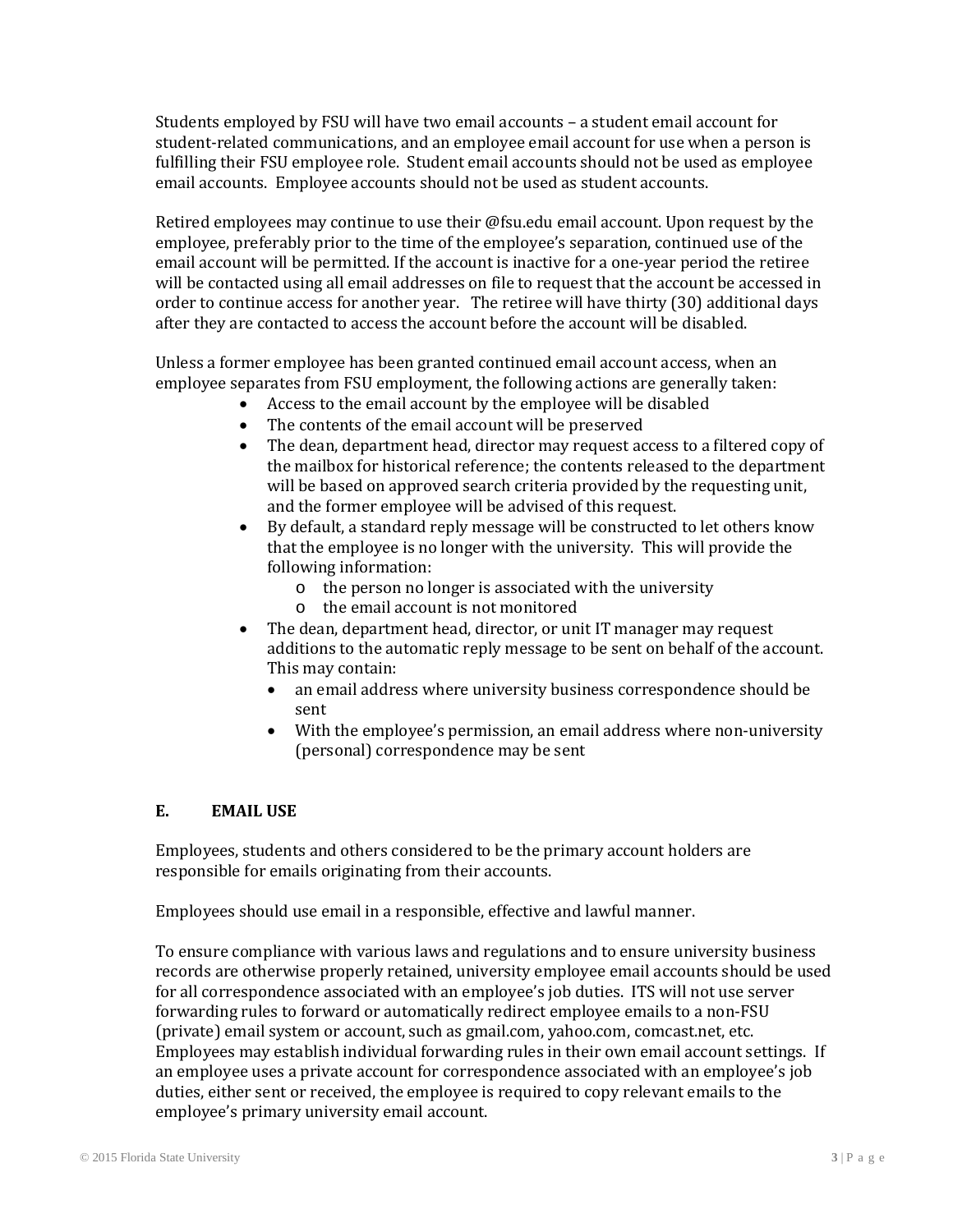Protected (confidential) and private information should be encrypted or password protected when transmitted via email.

University email accounts may not be used to send spam.

#### **F. EMAIL, PUBLIC RECORDS, AND RETENTION REQUIREMENTS**

Employee emails sent or received in connection with official university business are most likely public records and must be managed in accordance with applicable laws, regulations, and university policies.

Email is generally considered a protected data asset and is maintained in the most secure manner possible. Access to the email system is limited to a minimum number of trusted employees and access to email account is governed by the Information Security Policy 4-OP-H-5. Specifically, access to email is restricted per policy: "Monitoring, sniffing, and related security activities shall be performed only by authorized workers based on job duties and responsibilities, by members authorized by the Director of ISPO, or unless necessary for academic instruction or research and approved by the director of the unit that supports the system."

Email retention and classification (public, private, or protected) requirements are based on the information contained in emails and as defined by university policies, federal and state laws and regulations, contracts and other legal arrangements.

Destruction of emails shall be in compliance with the records retention schedule [\(http://vpfa.fsu.edu/records-schedule\)](http://vpfa.fsu.edu/records-schedule) and other applicable rules and regulations associated with research grants, etc.

#### **G. IMPLEMENTATION**

Effective Date: To be determined upon adoption of the policy by university administration

#### **H. POLICY REVIEW AND UPDATE**

This policy shall be reviewed and updated as special events or circumstances dictate.

## **III. LEGAL SUPPORT, JUSTIFICATION, AND REVIEW OF THIS POLICY**

OP-F-3 Records Management OP-H-5 Information Security Policy OP-H-12 Information Privacy Policy BOG Regulation 3.0075 Security of Data and Related Information Resources Florida Statutes Chapter 119 Public Records Florida Statutes Chapter 815 Computer-Related Crimes